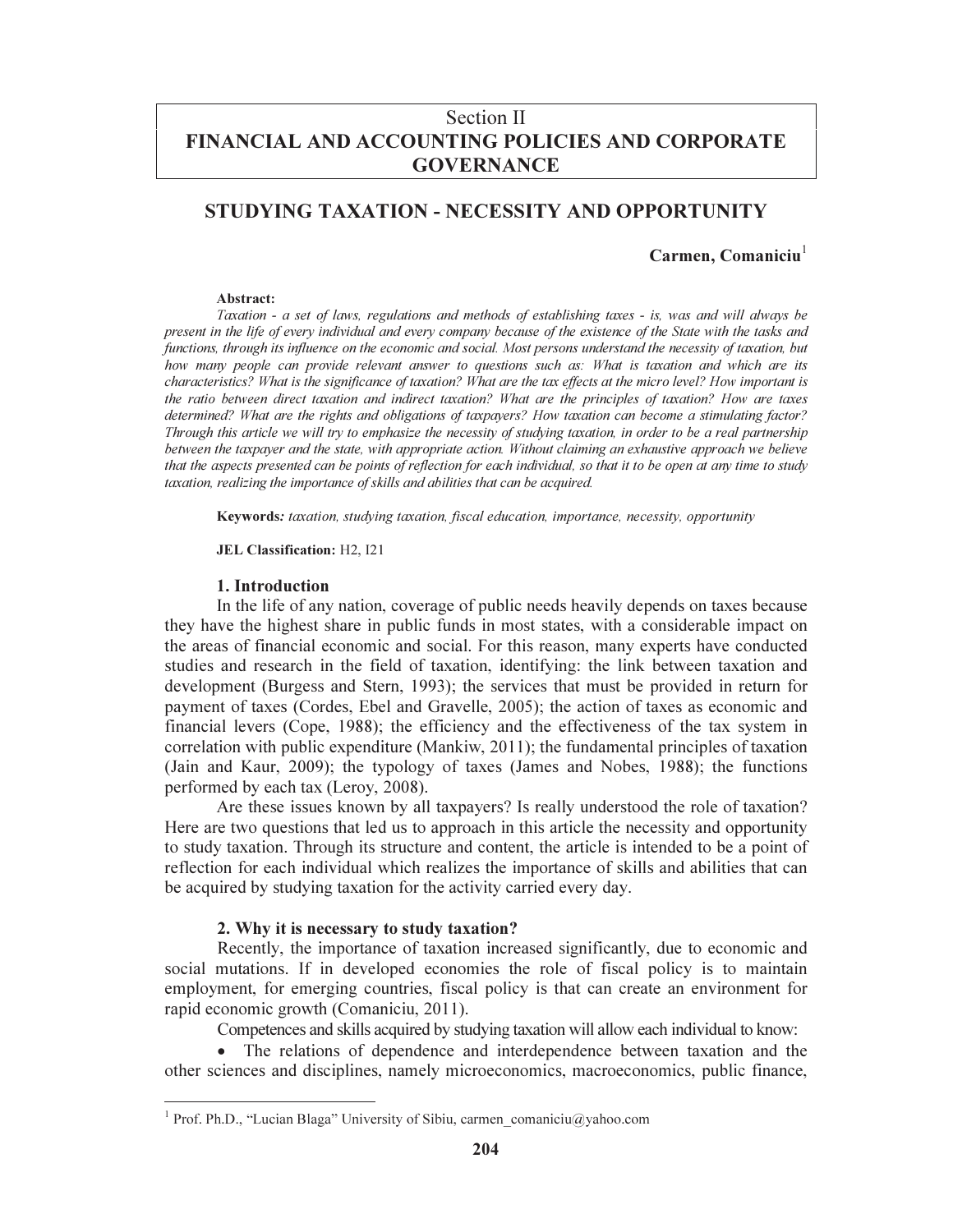law, political science, management, statistics, economic analysis, computer science, accounting, mathematics, sociology, ethics, marketing, total quality management. Since taxation is a key element for global development, mobilization of financial resources and good governance (OECD, 2014), fiscal analysis can not be performed isolated, so the methods of analysis must always be adapted to progress made in all areas.

• The classification of taxpayers to easily identify the impact of taxation on each type of taxpayer. Fiscal policy decisions can affect the behavior of taxpayers, not just by economic factors, but also by aspects of fiscal discipline (Niesiobedzka, 2014).

• The institutions with attributions in the tax field, because the quality of fiscal institutions activities has a significant impact on fiscal policy volatility (Albuquerque, 2011). Thus, all actions taken by fiscal institutions must considered in view of an appropriate balance between fiscal consolidation and sustainable economic recovery, between economic aspects and social aspects, between the formation of public tax revenues and the use of public funds.

• The typology of taxes and their characteristics, as a taxpayer, in order to be identified the incidence of each tax. Knowledge of tax system is necessary because its construction provides resources to achieve collective goals, namely economic prosperity, internal and international security, protection and social security, cultural prosperity (Wenzel, 2002).

• The elements for declarative system and their correct application, namely: tax forms; how to fill and deadline; software used to generate tax forms (Comaniciu, 2011).

• The types of income which are taxable in terms of personal income tax and other tax liabilities related to these revenues.

• Business Taxation, without ignoring the main alternatives to maximize profits, namely: conduct good management; maximizing revenue; goal setting and analysis market influence on the activity; long-term survival of the company's objectives; analyze personal goals of the manager; establishing social responsibilities; growth and diversification objectives; the modalities of market penetration in different situations (Thompson, 1989).

• The specificity of value added tax as the main indirect tax and its repercussions on the final consumer.

- The excise goods and the impact of excise duty on the final consumer.
- The fiscal facilities as part of economic and social policy measures.

• The methods to avoid international double taxation applied both in the residence state and outside of the residence, by taking into account the harmfulness of phenomenon of double taxation. Knowledge of aspects related to international double taxation is required due to amplification of international economic and financial relations and the free movement of goods, capital and people.

• The stages followed in the exercise of fiscal inspection, the forms of fiscal control, the rights and obligations of those involved in fiscal inspection -taxpayer and fiscal inspector.

• The acts and deeds sanctioned by taxation, so that fiscal discipline and voluntary compliance to be part of the behavior of each taxpayer. The behavior of fiscal institutions to the taxpayer based on trust, transparency and respect causes an increase voluntary compliance and thus a reduction in the tax evasion phenomenon (Torgler, 2002).

### 3. Where taxation can be studied?

In undergraduate and postgraduate education are found several academic programs for fiscal domain, addressing either future or current experts in this field, or interested persons to acquire the knowledge necessary to apply taxes on their activities. With a well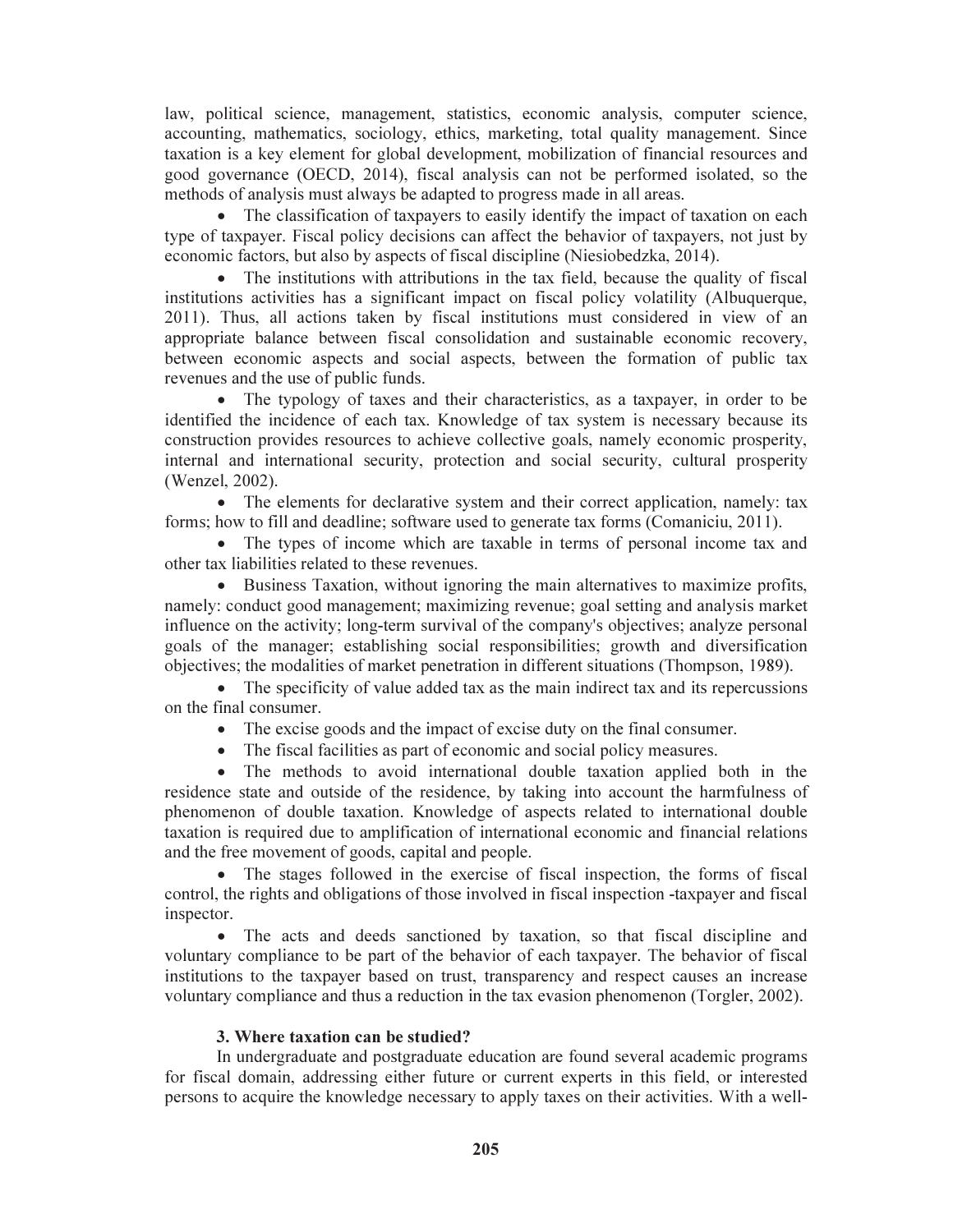defined mission, with a well outlined curriculum, with teachers and specialists highly valuable, with a solid link between theory and pragmatism, universities can help increase fiscal education, strengthening the role of taxation in the life of every individual and society as a whole, strengthening the partnership between the state and the taxpayer.

Since our article economy does not allow us to present all universities that provides degree programs for the field of taxation, we will refer only to European universities, where these programs are found for all three levels of education, respectively bachelor, master and PhD.

In the European countries are organized bachelor programs for the study of taxation in Denmark, Germany, Ireland, the Netherlands and Portugal, most being found in Germany and the Netherlands, as shown in Table no. 1 (Study in Europe, 2014).

| Country     | Program                                             | <b>Institution</b>                                                |  |  |
|-------------|-----------------------------------------------------|-------------------------------------------------------------------|--|--|
| Denmark     | <b>Economics and Business</b><br>with Tax           | Aarhus University                                                 |  |  |
| Germany     | Accounting, Business, Law<br>and Taxes              | Art Academy of Stuttgart                                          |  |  |
|             | <b>Business Administration - Tax</b>                | Adam Ries University of Applied Sciences, Düsseldorf              |  |  |
|             | Tax and Audit Consulting                            | International University of Applied Sciences Bad Honnef<br>- Bonn |  |  |
|             | Taxation                                            | University of Duisburg-Essen                                      |  |  |
|             |                                                     | Berlin School of Economics and Law                                |  |  |
|             | <b>Taxation and Auditing</b>                        | SRH Fachhochschule Calw                                           |  |  |
|             | Taxation and Tax Management<br>in Cooperative Study | Worms University of Applied Sciences                              |  |  |
| Ireland     | Law and Taxation                                    | Limerick Institute of Technology                                  |  |  |
|             | <b>Fiscal Economics</b>                             | Erasmus University Rotterdam                                      |  |  |
|             | <b>Fiscal Economics</b>                             | Maastricht University                                             |  |  |
|             | <b>Fiscal Economics</b>                             | <b>Tilburg University</b>                                         |  |  |
|             | <b>Fiscal Economics</b>                             | University of Amsterdam                                           |  |  |
|             | Tax Law                                             | Erasmus University Rotterdam                                      |  |  |
| Netherlands |                                                     | Leiden University                                                 |  |  |
|             |                                                     | Maastricht University                                             |  |  |
|             |                                                     | <b>Tilburg University</b>                                         |  |  |
|             |                                                     | University of Amsterdam                                           |  |  |
|             | Tax Law and Economics                               | HAN University of Applied Sciences, Arnhem                        |  |  |
|             |                                                     | Hanze University of Applied Sciences, Groningen                   |  |  |
|             |                                                     | Rotterdam University of Applied Sciences                          |  |  |
| Portugal    |                                                     | Instituto Politécnico de Santarém                                 |  |  |
|             | Accounting and Taxation                             | Instituto Politécnico de Viana do Castelo                         |  |  |
|             |                                                     | Polytechnic Institute of Tomar                                    |  |  |
|             | Accounting,<br>Taxation and                         | Lusophone University of Humanities and Technologies,              |  |  |
|             | Auditing                                            | Lisbon                                                            |  |  |

Tab. no. 1 Bachelor's degree programs for studying taxation in European countries

(Source: processing author based on data published on the website http://www.studyineurope.eu)

Without an analysis of the curriculum for study programs listed above, from their names is observed the interdisciplinary character of taxation, respectively taxation dependencies and interdependencies with other sciences and disciplines, such as economics, finance, accounting, auditing, law, management.

If the number of undergraduate programs for the study of taxation is relatively low in Europe, the education offer at the master level is generous. In this respect, it is found master programs where the emphasis is on: the analysis of the national, European and international taxation; the link between taxation and accounting; tax law, fiscal management, as shown in Table no. 2 (Study in Europe, 2014).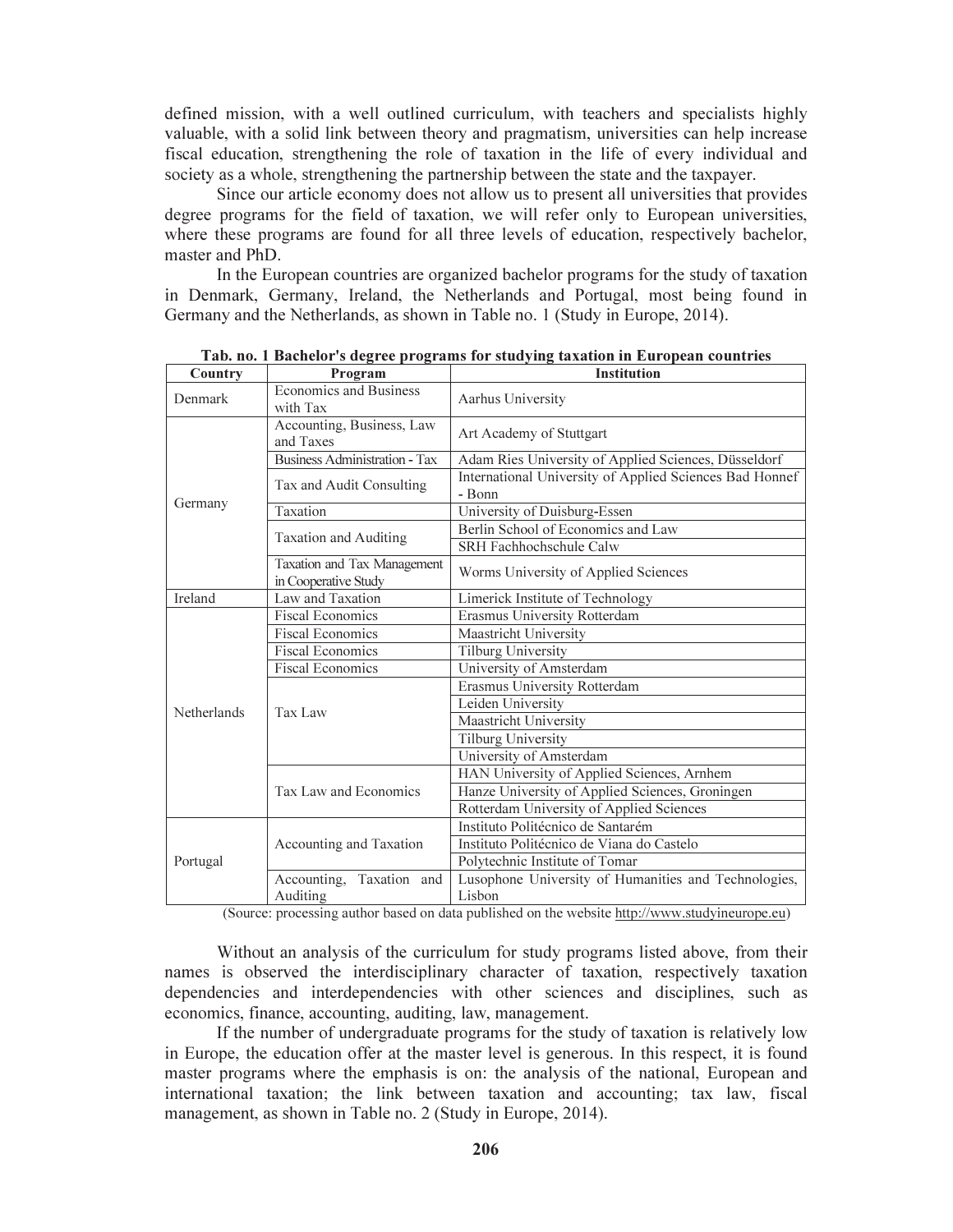|                       | Number of<br><b>Masters</b><br><b>Degree</b> | <b>Skills and competences for:</b>                         |                                      |                            |                                   |
|-----------------------|----------------------------------------------|------------------------------------------------------------|--------------------------------------|----------------------------|-----------------------------------|
| European<br>countries |                                              | <b>Taxation</b> – national<br>and international<br>aspects | <b>Taxation</b><br>and<br>accounting | <b>Taxation</b><br>and law | <b>Taxation and</b><br>management |
| Austria               | 3                                            |                                                            | X                                    | X                          |                                   |
| France                | 5                                            | X                                                          |                                      | X                          | X                                 |
| Germany               | 18                                           | X                                                          | X                                    |                            | X                                 |
| Iceland               | $\mathfrak{D}$                               |                                                            | X                                    |                            |                                   |
| Ireland               |                                              | X                                                          |                                      |                            |                                   |
| Italy                 | 4                                            | X                                                          |                                      | X                          |                                   |
| Netherlands           | ⇁                                            | X                                                          |                                      | $\mathbf x$                |                                   |
| Portugal              | 9                                            | X                                                          | X                                    | $\mathbf x$                | $\mathbf x$                       |
| Spain                 | 6                                            | X                                                          |                                      | $\mathbf x$                |                                   |
| Sweden                | 6                                            | X                                                          |                                      | X                          |                                   |

Table no. 2 Master's degree programs for studying taxation in European countries

(Source: processing author based on data published on the website http://www.studyineurope.eu)

The attractiveness of master's degree programs for studying taxation arising from their denomination. Thus, there are:

• master programs with simple names (for example: "Taxation"– Rhine Fachhochschule of Cologne, Germany; Worms University of Applied Sciences, Germany; University of Aalen - Engineering and Business, Germany; University of Applied Sciences Mainz, Germany; University of Osnabrück, Germany; University of Limerick, Ireland);

• master programs with complex names (for example: "Accounting, Auditing and Taxation" - University of Innsbruck, Austria; "Commercial, Tax and Labour Law" - University of Seville, Spain; "International and European Tax Law" - Maastricht University, Netherlands; "International Business Management - Finance, Accounting, Control, Taxation" - Aachen University of Applied Sciences, Germany; "Taxation and International Community" - University of Santiago de Compostela, Spain; "Fiscal Management" - ISG, School of Management, Lisbon, Portugal; "Tax Management" - Munich University of Applied Sciences, Germany).

The doctorate, as the upper cycle of academic studies, whose purpose is the development of knowledge through original research could not miss from the field of taxation. Consequently, the preparation and completion of a doctoral thesis from the fiscal area can be accomplished in Austria, Germany, Italy and Spain, as shown in Table no. 3 (Study in Europe, 2014).

| Country | Program                       | <b>Institution</b>                          |  |
|---------|-------------------------------|---------------------------------------------|--|
| Austria | <b>International Business</b> | Vienna University of Economics and Business |  |
|         | Taxation                      | Administration                              |  |
| Germany | Finance and Management        | Frankfurt School of Finance and Management  |  |
| Italy   | European Tax Law              | University of Bologna                       |  |
| Italy   | Public and Taxation Law in    | University of Bergamo                       |  |
|         | Europe                        |                                             |  |
| Spain   | International Taxation and    | University of Castilla-La Mancha, Madrid    |  |
|         | Community                     |                                             |  |
| Spain   | Taxation and International    | University of Santiago de Compostela        |  |
|         | Community                     |                                             |  |

Table no. 3 PhD programs for studying taxation in European countries

(Source: processing author based on data published on the website http://www.studyineurope.eu)

In Romania, the study of taxation is found in the academic environment, especially at the level of the Faculty of economics field. Regarding the study of taxation in Bachelor programs, the current legislation (RQAAHE, 2014) provides: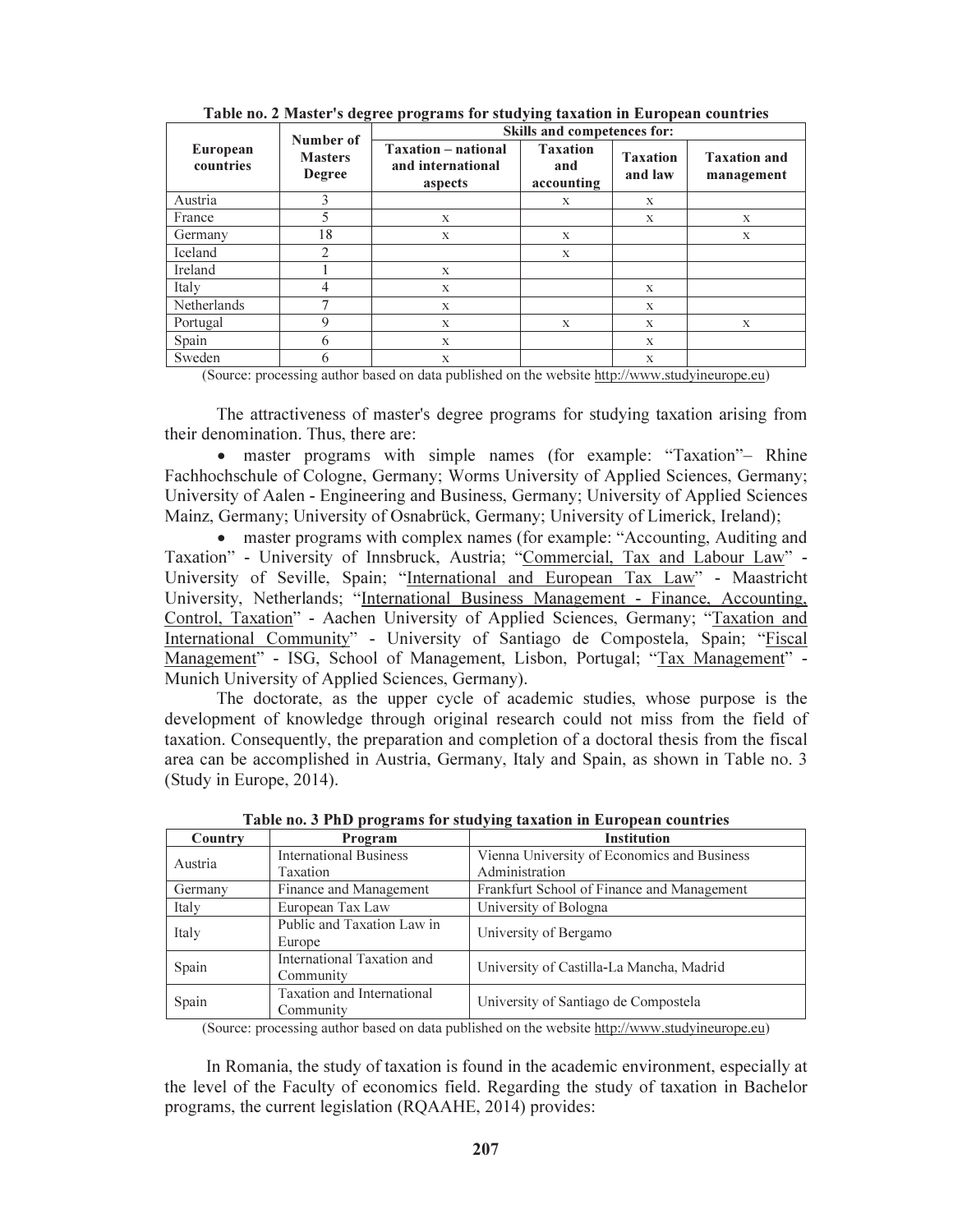• In the list of basic fundamental disciplines that can not be absent from the formation of an economist, there is Finance discipline, whose structure and content refers to public finance respectively tax revenue as a basic component in the formation of public funds, being presented general aspects.

• Bachelor programs from the fundamental field of economic sciences are organized in Romania for the specializations: Economics; Business administration; Finance; Accounting; Cybernetics, statistics and economic informatics; Economics and international affairs; Management; Marketing. Taxation, regarded as the domain discipline or the specialized discipline is found only at the Bachelor programs Business administration, Finance and Accounting. Other fiscal elements can be studied to the specialization of Finance during the course Budget and public treasury and to the specialization of Accounting during the course Expertise discipline accounting and tax advice.

These provisions determine that the study of taxation can be found only in master programs. Thus, the educational offer of the Romanian universities for academic year 2014-2015 in taxation includes a number of eight master's degree programs, as shown in the table no. 4.

Similarities and differences for these eight programs of study can be seen from the analysis of curricula. Thus, all programs include disciplines where are debated aspects regarding: the tax law; the fiscal system; the tax procedure; direct taxation; indirect taxation; business taxation; personal income taxation; fiscal control; international double taxation; tax havens.

The interdisciplinary character of taxation and its interdependence with other sciences and disciplines can be found in some master's programs, where is studied issues relating to: applied statistics in taxation; ethics and professional deontology; taxation of insurances; accounting and fiscal reporting; financial and fiscal management; financial and fiscal informatics systems; financial audit and fiscal control.

The mission of these masters programs is training highly qualified specialists in the analysis and application of tax regulations.

| <b>Institution</b>           | <b>Master program</b>           |                                       |  |
|------------------------------|---------------------------------|---------------------------------------|--|
| University                   | Faculty                         |                                       |  |
| Academy of Economic          | Finance, Insurance, Banking and | Taxation                              |  |
| Studies, Bucharest           | <b>Stock Exchange</b>           |                                       |  |
| Academy of Economic          | Accounting and Management       | Accounting and taxation of            |  |
| Studies, Bucharest           | <b>Information Systems</b>      | economic entities                     |  |
| West University of Timisoara | Economics and Business          | Taxation and tax advice               |  |
|                              | Administration                  |                                       |  |
| Romanian-American            | Domestic and International      | Tax policies and tax practices        |  |
| University, Bucharest        | Business, Banking and Finance   |                                       |  |
| "Babes-Bolyai" University,   | Economics and Business          | Taxation                              |  |
| Cluj-Napoca                  | Administration                  |                                       |  |
| "Titu Maiorescu" University, | Finance - Banking, Accounting   | Taxation and financial policies       |  |
| <b>Bucharest</b>             | and Business Administration     |                                       |  |
| "Nicolae Titulescu"          | Economic Sciences               | Public finance and fiscal policies of |  |
| University, Bucharest        |                                 | national and Community                |  |
| "Spiru Haret" University,    | Financial and Accounting        | Accounting and fiscal management      |  |
| <b>Bucharest</b>             | Management                      | of the company                        |  |

Tab. no. 4 Masters programs for the study of taxation in Romania, academic year 2014-2015

(Source: processing author, based on the educational offer published on the official websites of Romanian universities)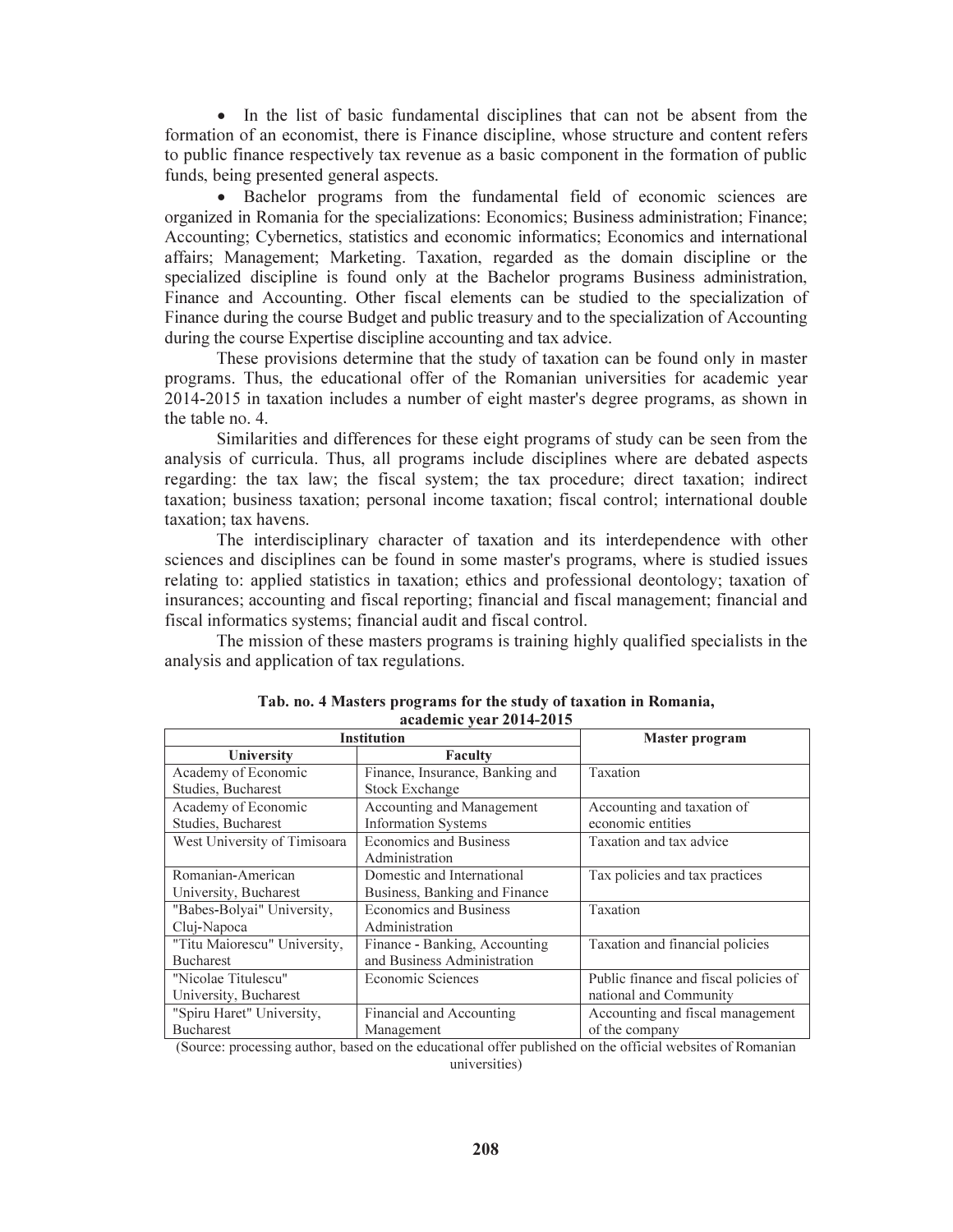In the current period, regardless of the university where taxation is studied, are debated the international aspects, since the structure of any fiscal system and fiscal policy impact are always carefully by the local, regional, national and international dimensions of taxation (Gordon and Hines, 2002).

# 4. What are the opportunities offered by studying taxation?

Often, the presentation of educational offer for a program of study from the field of taxation begins by responding to the question Why should study taxation at our university? The quality and relevance of the information provided, competencies and skills acquired and the opportunities to develop a career are key elements for choosing a study program in the field of taxation.

In this sense, may be offered the following examples:

• Since taxation is seen as a business cost, tax knowledge is particularly important for all persons engaged in any business (The University of Auckland. Business School, 2014).

• In order to cope in a complex commercial and real life and find the best fiscal solutions, career from the field of taxation is dynamic and placed in the center of the corporate world (Irish Tax Institute, 2014).

• Understanding the complexity of the tax system, applying knowledge from the tax area for appropriate business decisions, and the acquisition of skills to become a tax adviser for public and private sector can only be achieved by studying taxation (The UNSW Australia Business School, 2014).

• Completion of the master program "Law and Taxation" it possible to reinforce the relationship between the law profession and the world of business, and the acquired knowledge ensure success in the legal, taxation and business fields (Limerick Institute of Technology, 2014).

• The existence of some protocols with professional organizations and business representatives working in the tax area confers attractiveness to a master's program for the study of taxation, being always founded on the requirements of the real economy (Academy of Economic Studies, 2014).

From the examples described above, we can conclude that not only economists should study taxation, but any individual who understands that taxation can be a stimulating factor in any business done.

Study of some aspects of fiscal area can be realized through taxation seminars organized by professional organizations or consulting companies. Most of the times, these seminars is addressed to professionals and business representatives. For example:

• Starting from the slogan "Learn from the experts!" two companies with a global recognition (BDO Romania and Wolters Kluwer Romania) have provided for practitioners from Romania, through a tax seminar organized on April 11, 2013, the best fiscal information regarding the novelties for income taxes, withholding tax, income tax and value added tax (Wolters Kluwer Romania, 2013).

• Tax advisors and business representatives had the opportunity to discuss the changes in Tax Code and Fiscal Procedure Code in a taxation seminar, organized by the Chamber of Tax Consultants in collaboration with the Ministry of Finance on 10 August 2013. By attending this seminar, tax advisors have benefited from finding solutions to facilitate the practical application of fiscal amendments, but also the registration of five hours of professional training (Chamber of Tax Consultants from Romania, 2013).

• Tax exemption on profits reinvested, building taxation, adjustments for capital goods, tax implications of transactions with taxpayers with a canceled code and practical aspects of taxation for nonresidents are some of the topics that will be discussed at a seminar of taxation and accounting, organized by Rentrop & Straton (the best known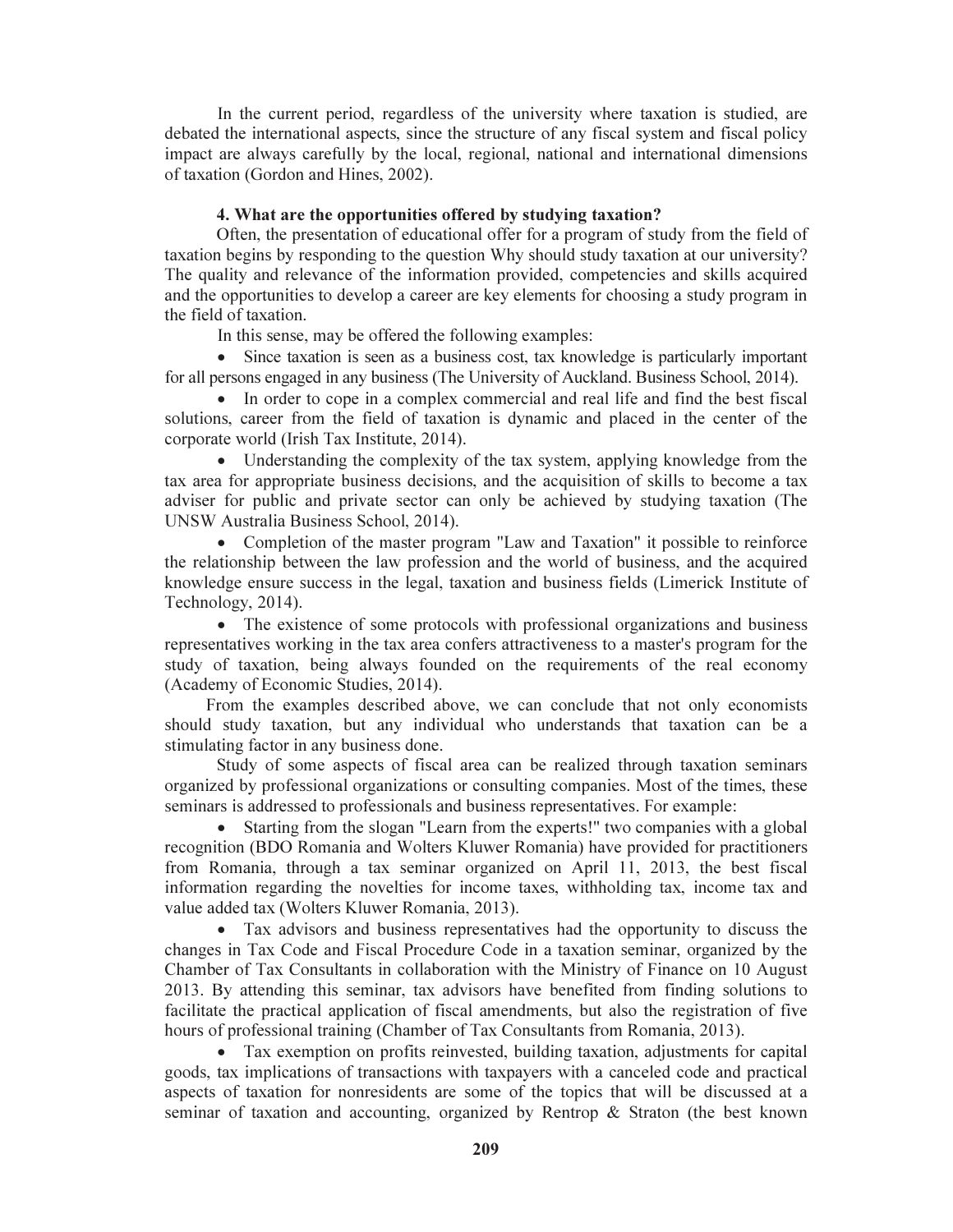company from Romania specialized information market) in November 4, 2014 addressed to persons from the financial-accounting department, accounting officers, economic or financial directors, people from economic and legal environment, but also from management and shareholders of the company (Rentrop & Straton, 2014).

# 5. Conclusions

Without claiming an exhaustive approach, through this article we wanted bring to the reader useful information concerning the ways in which taxation can be studied. By graduating Bachelor, Master or PhD programs in the tax area or by attending seminars or workshops on issues of taxation, we believe that everyone discovers taxation as a science, art and mindset, discovers taxes as economic instrument and observes taxation as stimulating factor.

### 6. References

- 1. Academy of Economic Studies Bucharest, 2014 *Master Taxation*, Available at http://www.fiscalitate.ase.ro [Accessed 10 October 2014].
- 2. Albuquerque, B., 2011. *Fiscal institutions and public spending volatility in Europe*, Economic Modelling, Elsevier, vol. 28.6, 2011, pp. 2544-2559, http://ideas.repec.org/p/ptu/wpaper/w201017.html [Accessed 5 October 2014].
- 3. Burgess, R. and Stern, N., 1993. *Taxation and Development*, Journal of Economic Literature, Vol. 31, No. 2, pp. 762-830, Available at http://www.jstor.org/discover/ [Accessed 10 October 2014].
- 4. Chamber of Tax Consultants from Romania, 2013. *Seminar of taxation*, Available at http://www.ccfiscali.ro/evenimente/seminarii-ccf/996-seminar-de-fiscalitate-mamaia-10-august-2013 [Accessed 12 October 2014].
- 5. Comaniciu, C., 2011. *Orientari in labirintul fiscal. Editia a 2-a revizuita*, *(Orientations in fiscal labyrinth. 2nd revised edition),* Publishing House "Lucian Blaga" University of Sibiu, pp. 12, 108.
- 6. Cope, J.M., 1988. *Business taxation: Policy and Practice*, Van Nostrand Reinhold Co. Ltd, London, UK, Available at http://books.google.ro [Accessed 10 October 2014].
- 7. Cordes, J.J., Ebel, R.D. and Gravelle, J.G., 2005. *The Encyclopedia of Taxation and Tax Policy*, 2nd Edition, The Urban Institute Press, Washington, USA, p. 1, Available at http://books.google.ro [Accessed 10 October 2014].
- 8. Gordon, R. H. And Hines Jr, J. R., 2002. *International taxation*. Handbook of public economics, 4, 1935-1995.
- 9. Irish Tax Institute, 2014. *Why Tax?,* Available at http://www.taxinstitute.ie [Accessed 10 October 2014].
- 10. Jain, T.R. and Kaur, S.J., 2009*. Public Finance and International Trade*, Vimla Jain V.K. Publications, New Delhi, Available at http://books.google.ro [Accessed 10 October 2014].
- 11. James, S. And Nobes, C., 1988, *The economics of taxation*, Publisher Oxford: P. Allan, Available at http://books.google.ro [Accessed 10 October 2014].
- 12. Leroy, M., 2008. *Tax Sociology. Sociopolitical Issues for a Dialogue with Economists*, Revues Socio-logos*.* 3/2008, Available at http://socio-logos.revues.org/2073 [Accessed 10 October 2014].
- 13. Limerick Institute of Technology, 2014. *Law & Taxation.* Available at http://www.lit.ie/Courses/LC223/default.aspx [Accessed 10 October 2014].
- 14. Mankiw, N.G., 2011. *Principles of Economics*, Sixth Edition, South-Western, Cengage Learning, UK, Available at http://books.google.ro [Accessed 10 October 2014].
- 15. Niesiobedzka, M., 2014. *Typology of taxpayers and tax policy*, Polish Psychological Bulletin 45.3, 2014, pp. 372-379.
- 16. OECD, 2014. *Global relations in taxation*, Available at http://www.oecd.org/ctp/taxglobal/whatdoglobalrelationsdo.htm [Accessed 5 October 2014].